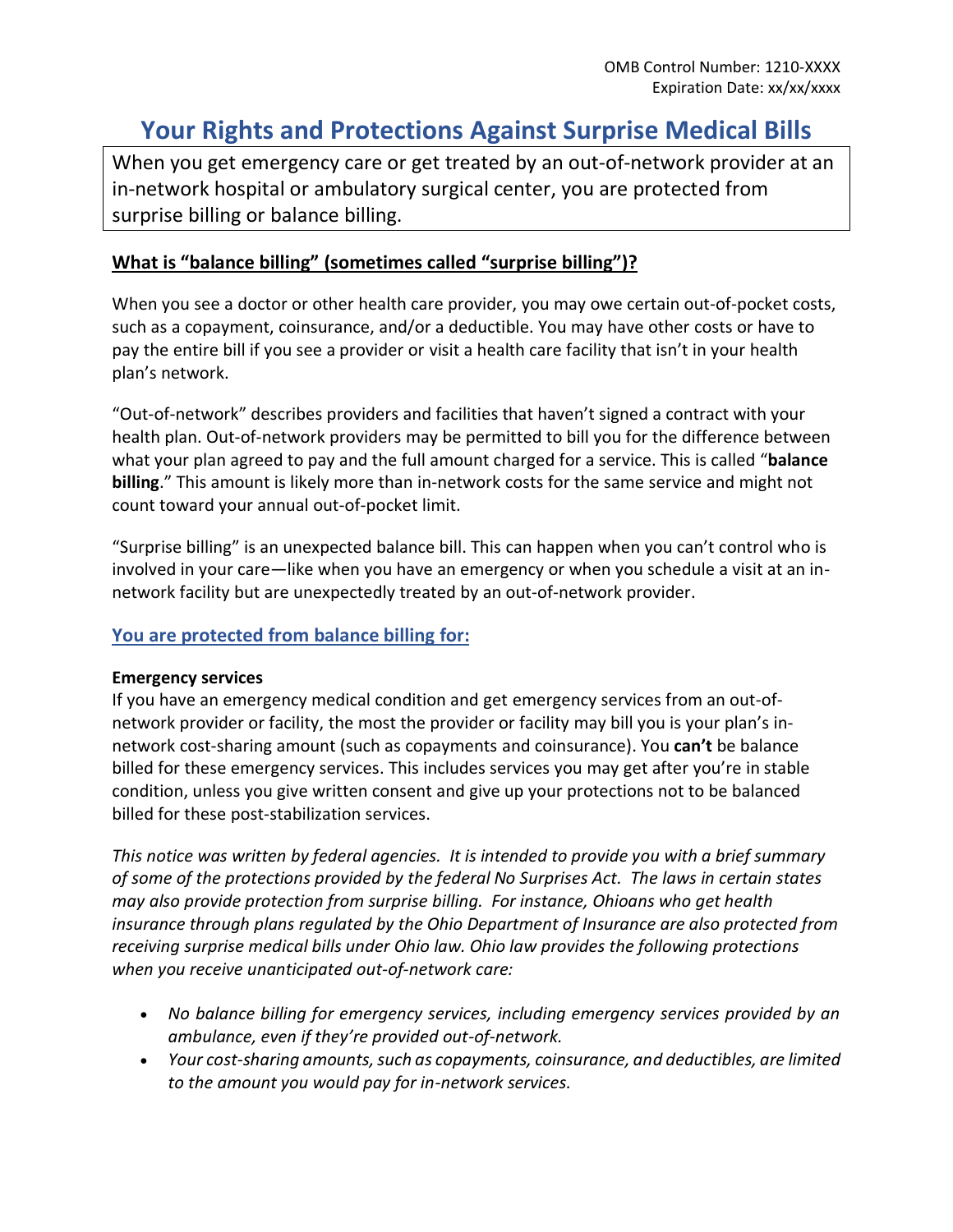*Health plans regulated by the state of Ohio should have the letters "ODI" clearly denoted on your insurance identification card.*

## **Certain services at an in-network hospital or ambulatory surgical center**

When you get services from an in-network hospital or ambulatory surgical center, certain providers there may be out-of-network. In these cases, the most those providers may bill you is your plan's in-network cost-sharing amount. This applies to emergency medicine, anesthesia, pathology, radiology, laboratory, neonatology, assistant surgeon, hospitalist, or intensivist services. These providers **can't** balance bill you and may **not** ask you to give up your protections not to be balance billed.

If you get other services at these in-network facilities, out-of-network providers **can't** balance bill you, unless you give written consent and give up your protections.

# **You're never required to give up your protections from balance billing. You also aren't required to get care out-of-network. You can choose a provider or facility in your plan's network.**

*In addition to the protections of the federal No Surprises Act, state law may provide certain protections that apply to your visit for emergency or non-emergency services. For instance, Ohioans who get health insurance through plans regulated by the Ohio Department of Insurance are also protected from receiving surprise medical bills under Ohio law. Ohio law provides the following protections when you receive unanticipated out-of-network care:*

- *No balance billing by out-of-network providers at an in-network facility when you're unable to choose an in-network provider.*
- *Your cost-sharing amounts, such as copayments, coinsurance, and deductibles, are limited to the amount you would pay for in-network services.*

*Health plans regulated by the state of Ohio should have the letters "ODI" clearly denoted on your insurance identification card.*

# **When balance billing isn't allowed, you also have the following protections:**

- You are only responsible for paying your share of the cost (like the copayments, coinsurance, and deductibles that you would pay if the provider or facility was in-network). Your health plan will pay out-of-network providers and facilities directly.
- Your health plan generally must:
	- o Cover emergency services without requiring you to get approval for services in advance (prior authorization).
	- o Cover emergency services by out-of-network providers.